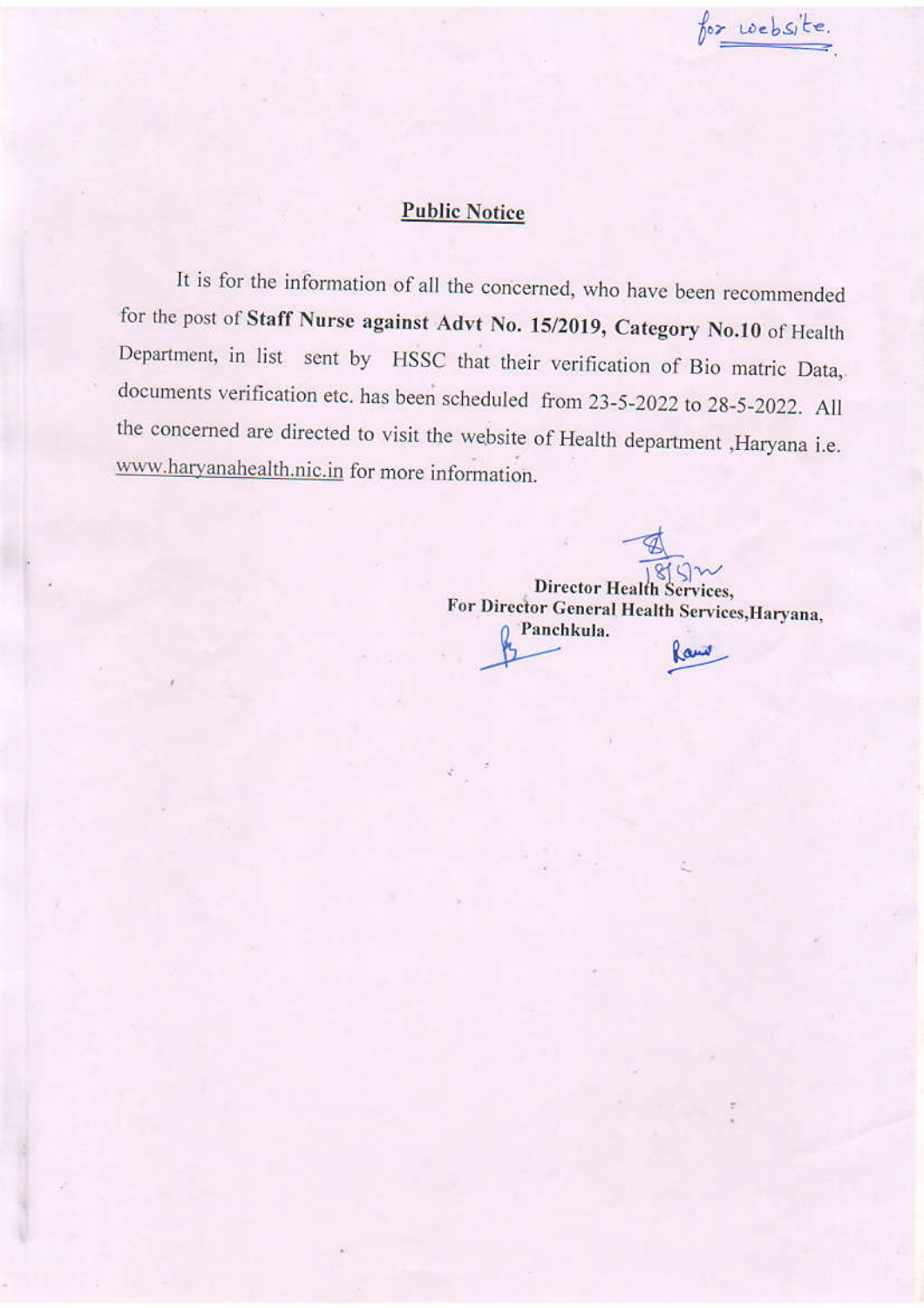| Director General Health Sercies, Haryana, Sector-6, Panchkula.                    |          |                   |                                              |                   |                   |          |                 |  |  |  |  |
|-----------------------------------------------------------------------------------|----------|-------------------|----------------------------------------------|-------------------|-------------------|----------|-----------------|--|--|--|--|
| Notice to the candidates for verification of the Biometric data & verification of |          |                   |                                              |                   |                   |          |                 |  |  |  |  |
|                                                                                   | Roll     | Roll              | Roll<br>Roll                                 |                   | Roll              | Roll     | date &          |  |  |  |  |
|                                                                                   | number   | number            | number                                       | number            | number            | number   | time            |  |  |  |  |
|                                                                                   | 25208876 |                   | 25194972 25190061 25201954                   |                   | 25195287          | 25193766 | 23-05-          |  |  |  |  |
|                                                                                   | 25194412 | 25191364          |                                              | 25203909 25204410 | 25201163          | 25208196 | 2022<br>at 9.00 |  |  |  |  |
|                                                                                   | 25196091 | 25192868          | 25204546 25199247                            |                   | 25202558          | 25192823 | AM.             |  |  |  |  |
|                                                                                   | 25197941 |                   | 25204334 25198606 25194638                   |                   | 25203208 25197811 |          |                 |  |  |  |  |
|                                                                                   | 25206595 |                   | 25206018 25204658 25191917                   |                   | 25190391          | 25197697 |                 |  |  |  |  |
|                                                                                   | 25191532 | 25199942          |                                              | 25206318 25191796 | 25205335          | 25198761 |                 |  |  |  |  |
|                                                                                   | 25190723 | 25197994          |                                              | 25191420 25207226 | 25206195          | 25191549 |                 |  |  |  |  |
|                                                                                   | 25199178 | 25208119          | 25199471 25197532                            |                   | 25191708          | 25202570 |                 |  |  |  |  |
|                                                                                   |          | 25205060 25206111 | 25198275 25206404                            |                   | 25204822          | 25196566 |                 |  |  |  |  |
|                                                                                   | 25196033 | 25199553          |                                              | 25204623 25193798 | 25206354          | 25203959 |                 |  |  |  |  |
|                                                                                   | 25206898 | 25190504          | 25198025 25204665                            |                   | 25202177          | 25206308 |                 |  |  |  |  |
|                                                                                   | 25190858 | 25203212          |                                              | 25206520 25196228 | 25196848          | 25202437 |                 |  |  |  |  |
|                                                                                   | 25207084 | 25199852          | 25197167 25204797                            |                   | 25194142          | 25193578 |                 |  |  |  |  |
|                                                                                   |          |                   | 25204321 25193438 25204765 25204560          |                   | 25192100 25200784 |          |                 |  |  |  |  |
|                                                                                   | 25205237 | 25206767          |                                              | 25204208 25197580 | 25207090          | 25203072 |                 |  |  |  |  |
|                                                                                   | 25197348 | 25199996          | 25191509 25193907                            |                   | 25199604          | 25205282 |                 |  |  |  |  |
|                                                                                   | 25207284 | 25190494          | 25195805 25200592                            |                   | 25204561          | 25192445 |                 |  |  |  |  |
|                                                                                   | 25205265 | 25198009          | 25190618 25191486                            |                   | 25207301          | 25207044 |                 |  |  |  |  |
|                                                                                   |          |                   | 25206322 25200102 25190627 25202495          |                   | 25201421          | 25196386 |                 |  |  |  |  |
|                                                                                   | 25205683 | 25199005          | 25192675 25197747                            |                   | 25196105          | 25206588 |                 |  |  |  |  |
|                                                                                   | 25200793 | 25198550          | 25197873                                     | 25200326          | 25200273          | 25193124 |                 |  |  |  |  |
|                                                                                   | 25190476 | 25197061          | 25199028 25204829                            |                   | 25200838          | 25201059 |                 |  |  |  |  |
|                                                                                   | 25205111 | 25191750          | 25195622 25204492                            |                   | 25191447          | 25206690 |                 |  |  |  |  |
|                                                                                   | 25198298 |                   | 25195982 25206531 25203013                   |                   | 25206643          | 25190473 |                 |  |  |  |  |
|                                                                                   | 25203249 | 25199796          |                                              | 25192229 25206244 | 25206211          | 25192429 |                 |  |  |  |  |
|                                                                                   | 25197142 | 25190626          | 25203550 25195393                            |                   | 25196997          | 25190754 |                 |  |  |  |  |
|                                                                                   |          |                   | 25200765 25194555 25198423 25199666 25205167 |                   |                   | 25196906 |                 |  |  |  |  |
|                                                                                   |          |                   | 25202204 25205763 25197394 25204041 25203801 |                   |                   | 25205045 |                 |  |  |  |  |
|                                                                                   | 25196006 | 25206249          |                                              | 25199583 25191006 | 25194974          | 25201414 |                 |  |  |  |  |
|                                                                                   | 25200255 | 25207879          |                                              | 25199734 25190510 | 25194787          | 25192655 |                 |  |  |  |  |
|                                                                                   | 25207884 | 25203200          | 25205143                                     | 25196075          | 25190599          | 25204082 |                 |  |  |  |  |
|                                                                                   | 25207104 | 25200987          |                                              | 25206103 25207130 | 25205582          | 25198238 |                 |  |  |  |  |
|                                                                                   | 25206724 | 25201145          | 25203295                                     | 25204210          | 25204834          | 25193467 |                 |  |  |  |  |
|                                                                                   | 25195223 | 25193167          | 25207059                                     | 25203186          | 25196125          | 25194391 |                 |  |  |  |  |
|                                                                                   | 25205496 | 25192434          | 25198706                                     | 25205548          | 25195530          | 25198197 |                 |  |  |  |  |
|                                                                                   | 25203491 | 25206537          | 25208157                                     | 25195343          | 25203366          | 25208718 |                 |  |  |  |  |
|                                                                                   | 25205932 | 25205170          |                                              | 25206557 25192295 | 25207154          | 25195708 |                 |  |  |  |  |
|                                                                                   | 25193484 | 25204806          | 25193206                                     | 25190426          | 25201241          | 25207234 |                 |  |  |  |  |
|                                                                                   | 25190893 | 25204346          | 25190400                                     | 25198800          | 25199641          | 25194854 |                 |  |  |  |  |
|                                                                                   | 25190767 | 25204163          | 25192483                                     | 25208905          | 25206395          | 25191756 |                 |  |  |  |  |
|                                                                                   | 25204923 | 25201994          | 25204955                                     | 25204858          | 25199507          | 25193159 |                 |  |  |  |  |
|                                                                                   | 25204629 | 25207821          | 25202227                                     | 25193670          | 25202942          | 25208270 |                 |  |  |  |  |
|                                                                                   | 25197436 | 25207184          | 25193632                                     | 25199269          | 25191037          | 25198647 |                 |  |  |  |  |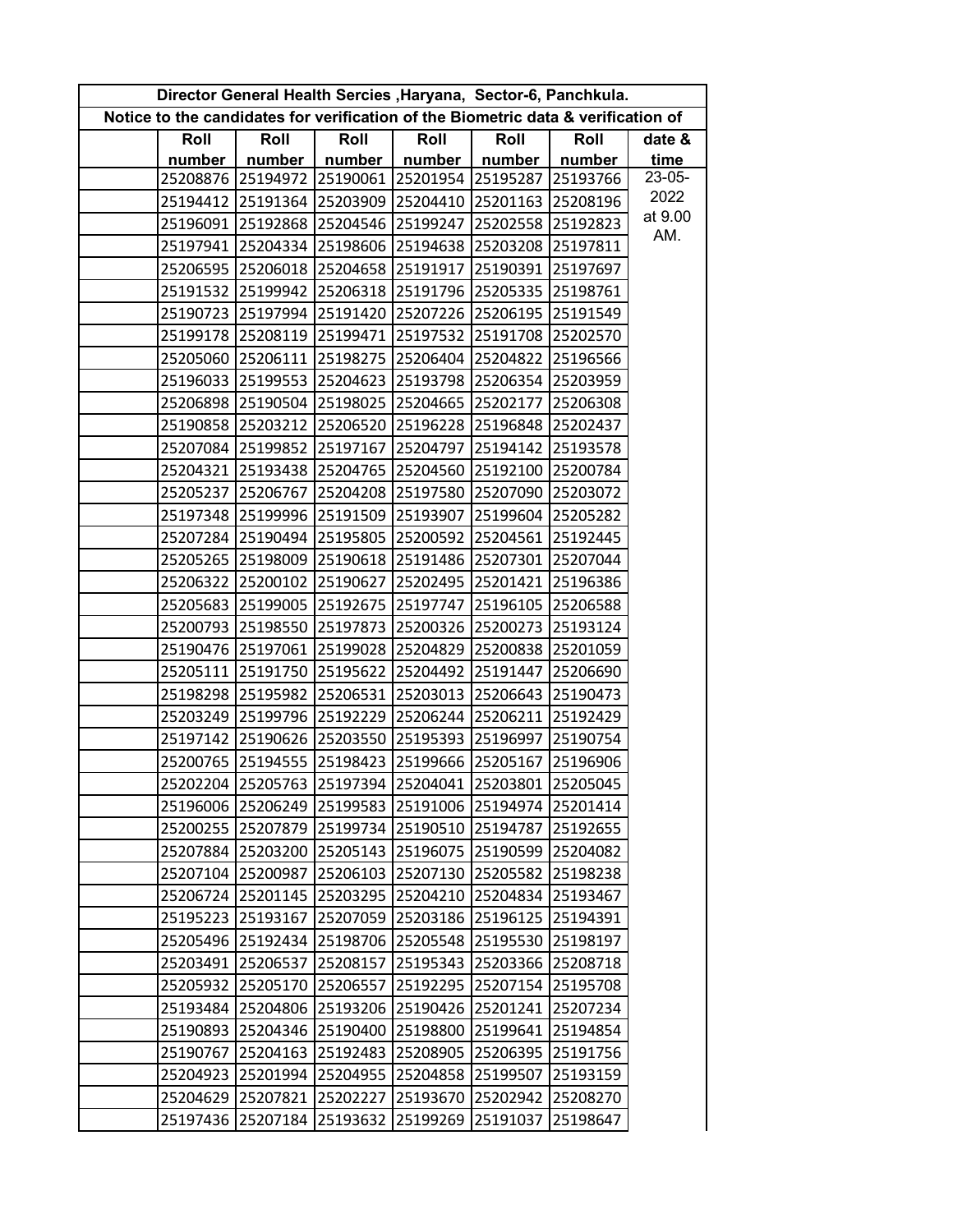|          |                   |                   |                   | 25198229 25197126 25206201 25201670 25194202 | 25192809 |                  |
|----------|-------------------|-------------------|-------------------|----------------------------------------------|----------|------------------|
|          | 25190270 25190478 |                   |                   | 25204684 25191193 25207296                   | 25195738 |                  |
|          | 25197155 25200325 | 25204400          | 25190514          | 25196775                                     | 25200025 |                  |
|          | 25195883 25208742 |                   | 25193725 25199759 | 25198434                                     | 25191060 |                  |
| 25204724 | 25201042          | 25198907          | 25202636          | 25202748                                     | 25204327 |                  |
| 25198814 | 25198263          | 25204972          | 25191517          | 25202831                                     | 25201343 |                  |
| 25208007 | 25205516          | 25203449          | 25200078          | 25195895                                     | 25207002 |                  |
|          |                   | Roll No.          |                   |                                              |          | date &           |
|          |                   |                   |                   |                                              |          | time             |
| 25205097 | 25205995          | 25195162 25205981 |                   | 25203323                                     | 25198245 | 24-05-           |
|          | 25206276 25194313 | 25202634          | 25206021          | 25206957                                     | 25197285 | 2022             |
|          | 25208176 25205121 | 25197687          | 25197525          | 25200191                                     | 25196240 | at 9-00.<br>a.m. |
|          | 25199506 25203775 | 25194061          | 25195477          | 25205602                                     | 25190737 |                  |
|          | 25204314 25206046 | 25203632          | 25191048          | 25199115                                     | 25200050 |                  |
| 25203367 | 25196977          | 25201567          | 25205412          | 25200667                                     | 25198112 |                  |
|          | 25195592 25207425 | 25205515          | 25195165          | 25204679                                     | 25201123 |                  |
|          | 25200037 25194734 | 25206752          | 25196596          | 25192458                                     | 25201224 |                  |
| 25190170 | 25199369          | 25193278          | 25206949          | 25204961                                     | 25200928 |                  |
| 25203537 | 25205822          | 25198369          | 25193601          | 25199564                                     | 25200271 |                  |
|          | 25206498 25198736 | 25197993          | 25199817          | 25194991                                     | 25195853 |                  |
|          | 25201654 25190454 | 25206024          | 25198830          | 25208397                                     | 25205939 |                  |
|          | 25201338 25197144 |                   | 25201172 25199206 | 25201298                                     | 25197357 |                  |
|          | 25195138 25205447 | 25195800          | 25193993          | 25191122                                     | 25203000 |                  |
|          | 25206418 25195164 | 25195851          | 25203113          | 25199171                                     | 25192013 |                  |
|          | 25191884 25196821 | 25200916          | 25196624          | 25191066                                     | 25197416 |                  |
|          | 25204118 25200574 | 25206879          | 25202073          | 25207306                                     | 25205140 |                  |
|          | 25206081 25191201 |                   | 25195219 25206243 | 25200572                                     | 25191771 |                  |
|          | 25203046 25204585 | 25197496          | 25203413          | 25196583                                     | 25190690 |                  |
|          | 25199868 25204976 | 25201774          | 25195301          | 25191954                                     | 25204953 |                  |
| 25203831 | 25191715          | 25197947          | 25194874          | 25206343                                     | 25198852 |                  |
| 25197825 | 25206014          | 25205875          | 25205854          | 25205843                                     | 25200485 |                  |
| 25190452 | 25195268          | 25191437          | 25193115          | 25201291 25201173                            |          |                  |
|          | 25206205 25205795 | 25206816          | 25206951          | 25195633                                     | 25200833 |                  |
|          | 25201386 25208720 | 25204287          | 25206877          | 25190701                                     | 25207593 |                  |
| 25195605 | 25204674          | 25199262          | 25191305          | 25200121                                     | 25208723 |                  |
| 25195243 | 25200675          | 25193755          | 25207181          | 25201767                                     | 25197951 |                  |
| 25207141 | 25197339          | 25201394          | 25191446          | 25193137                                     | 25204615 |                  |
| 25206873 | 25206545          | 25198435          | 25192785          | 25206507                                     | 25198991 |                  |
| 25198081 | 25192771          | 25203427          | 25197250          | 25192588                                     | 25192878 |                  |
| 25206942 | 25196347          | 25206075          | 25196990          | 25197973                                     | 25194495 |                  |
| 25201176 | 25199998          | 25205479          | 25199069          | 25198686                                     | 25206963 |                  |
| 25192092 | 25197434          | 25193192          | 25200130          | 25206996                                     | 25206155 |                  |
|          | 25198905 25192238 | 25205128          | 25202565          | 25201819                                     | 25205695 |                  |
|          | 25203714 25203710 | 25193372          | 25197277          | 25190159                                     | 25193509 |                  |
| 25205853 | 25194565          | 25192625          | 25202245          | 25203936                                     | 25191712 |                  |
| 25193593 | 25194981          | 25199227          | 25190751          | 25203767                                     | 25204669 |                  |
| 25193675 | 25206019          | 25195118          | 25206339          | 25206864                                     | 25205970 |                  |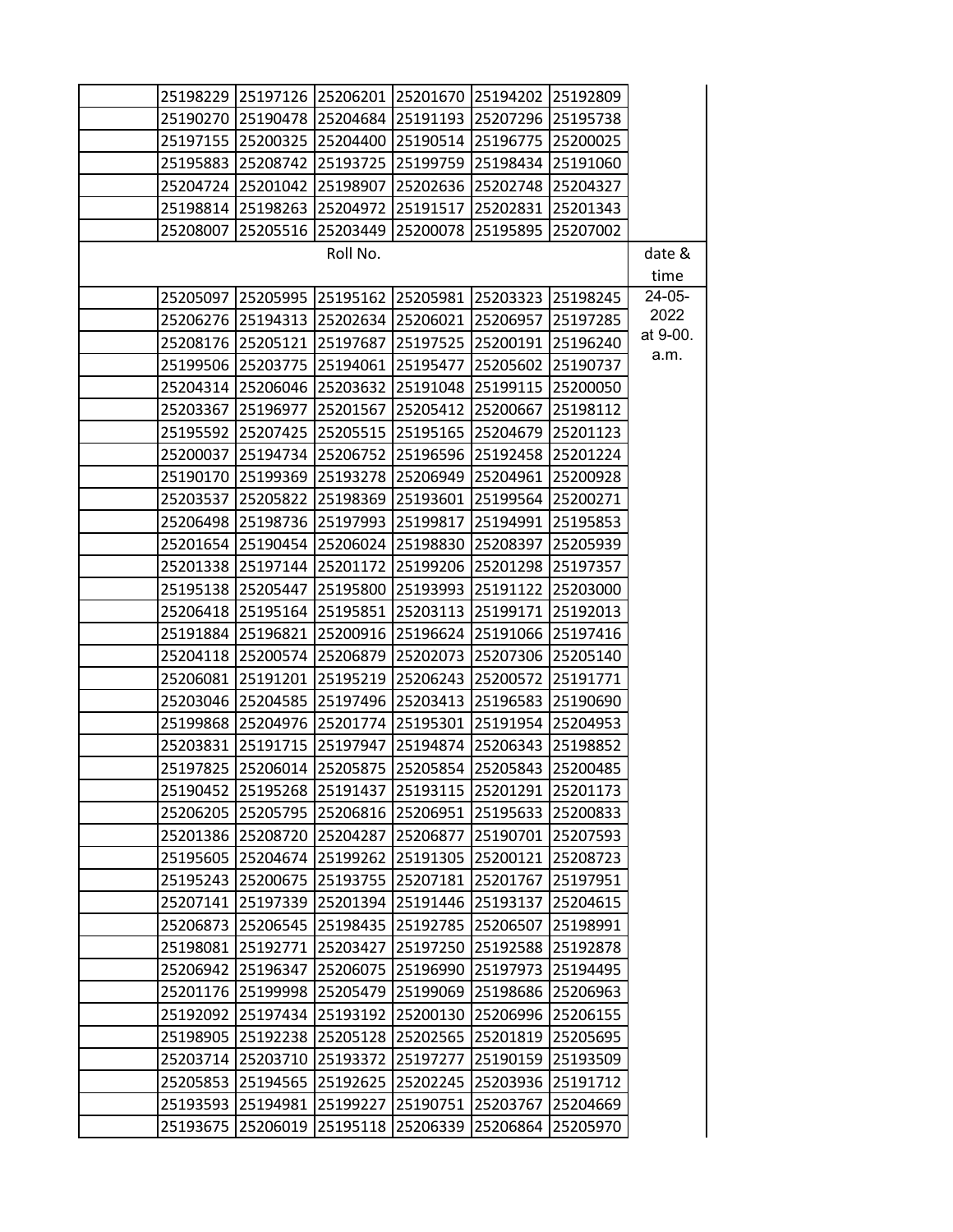|          | 25198919 25192848 |                   |                   | 25206499 25201142 25205615 25205819 |                   |           |
|----------|-------------------|-------------------|-------------------|-------------------------------------|-------------------|-----------|
|          | 25208524 25201498 |                   |                   | 25198139 25204648 25203128 25196215 |                   |           |
| 25205000 | 25203984          |                   | 25196991 25198327 | 25195071                            | 25200996          |           |
|          | 25198458 25198513 |                   | 25199713 25190491 | 25194274                            | 25196144          |           |
| 25198603 | 25191871          |                   | 25194400 25204719 | 25198138                            | 25204265          |           |
| 25195568 | 25206786          |                   | 25197698 25199623 | 25193454                            | 25197004          |           |
|          | 25190649 25201507 |                   | 25192214 25204051 | 25194311                            | 25197501          |           |
| 25191576 | 25198232          |                   | 25204226 25193875 | 25196179                            | 25196840          |           |
| 25206828 | 25190183          |                   | 25202031 25197407 | 25204896                            | 25204518          |           |
| 25191653 | 25197445          |                   | 25203380 25205765 | 25202343                            | 25198824          |           |
| 25193922 | 25192288          |                   | 25204001 25205203 | 25194488                            | 25202358          |           |
| 25207981 | 25206057          |                   | 25200702 25196711 | 25192630                            | 25201492          |           |
|          |                   | Roll No.          |                   |                                     |                   | date &    |
|          |                   |                   |                   |                                     |                   | time      |
|          | 25191528 25207687 |                   | 25206039 25190885 | 25194371                            | 25202990          | $25-05-$  |
|          | 25192790 25204403 |                   | 25193329 25194829 | 25204548                            | 25200892          | 2022 at   |
|          | 25200670 25194231 | 25196575 25197090 |                   | 25203884                            | 25206299          | 9.00 A.M. |
| 25191405 | 25205537          | 25197661          | 25194297          | 25195331                            | 25201021          |           |
| 25205051 | 25196267          |                   | 25205373 25190696 | 25203568                            | 25190867          |           |
| 25198608 | 25205104          |                   | 25192551 25207028 | 25197797                            | 25199689          |           |
| 25196023 | 25191252          | 25190597          | 25202197          | 25191533                            | 25193814          |           |
| 25190413 | 25194821          |                   | 25194264 25206691 | 25196676                            | 25204956          |           |
| 25190731 | 25191417          | 25197571          | 25197960          | 25198268                            | 25204113          |           |
| 25206629 | 25206857          |                   | 25200159 25191162 | 25205772                            | 25205308          |           |
| 25195790 | 25190040          | 25205507          | 25200520          | 25201127                            | 25195729          |           |
| 25198672 | 25191991          | 25204067          | 25191691          | 25204670                            | 25207179          |           |
| 25201972 | 25206175          |                   | 25199952 25205911 | 25204726                            | 25193871          |           |
| 25196782 | 25199856          | 25203806          | 25191905          | 25195832                            | 25198432          |           |
| 25193831 | 25205978          |                   | 25204240 25208552 | 25197164                            | 25196117          |           |
| 25195892 | 25198870          |                   | 25206413 25198989 | 25206206                            | 25194738          |           |
| 25200210 | 25198931          | 25206280          | 25202557          | 25199230                            | 25194699          |           |
|          | 25205472 25203421 |                   | 25190862 25202038 | 25207709                            | 25206935          |           |
| 25193913 | 25206165          |                   | 25197757 25197136 | 25190949                            | 25197073          |           |
| 25191229 | 25203442          |                   | 25205511 25200962 |                                     | 25205955 25205756 |           |
| 25199085 | 25194045          | 25204598          | 25203520          | 25191343                            | 25191935          |           |
| 25200848 | 25192096          | 25190500          | 25194659          | 25207310                            | 25205421          |           |
| 25198034 | 25203247          |                   | 25190428 25194993 | 25192172                            | 25205734          |           |
| 25204525 | 25193495          | 25205073          | 25194562          | 25202330                            | 25192897          |           |
| 25200807 | 25207009          | 25199456 25199267 |                   | 25190442                            | 25206078          |           |
| 25207046 | 25202569          | 25199943          | 25193093          | 25199897                            | 25204216          |           |
| 25196670 | 25197453          | 25193314          | 25193170          | 25192157                            | 25195049          |           |
| 25196807 | 25190704          | 25197543 25206747 |                   |                                     | 25201315          |           |
| 25204040 | 25204604          | 25200685          | 25191452          | 25192076                            | 25195487          |           |
| 25199319 | 25208302          | 25204422          | 25197405          | 25204950                            | 25206953          |           |
| 25205499 | 25193589          | 25198586          | 25201667          | 25203857                            | 25190251          |           |
| 25193607 | 25190226          | 25203715          | 25204844          | 25204401                            | 25191836          |           |
| 25199911 | 25200753          | 25206802          | 25195403          | 25199989                            | 25190124          |           |
|          |                   |                   |                   |                                     |                   |           |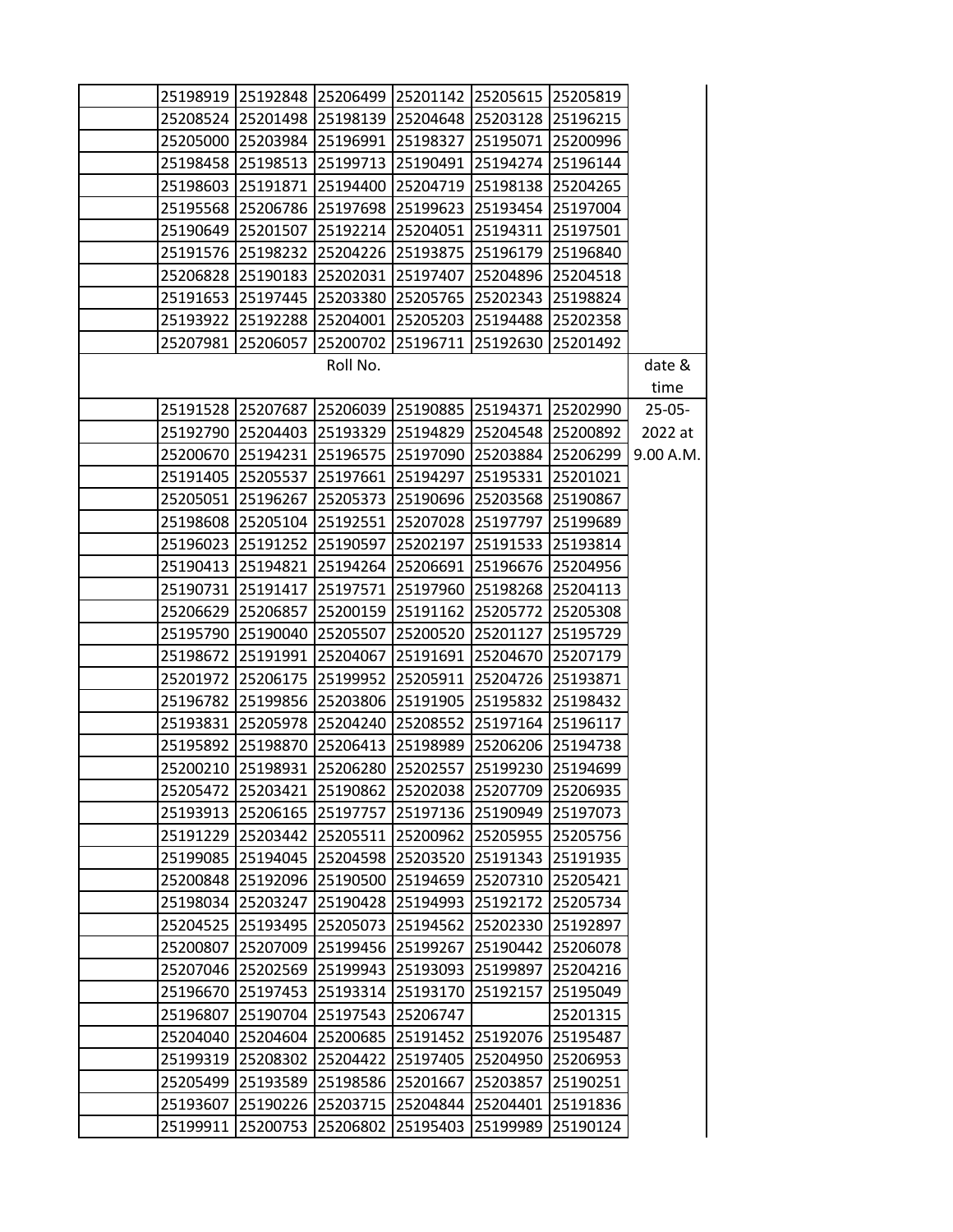|          |                            |                            |                            | 25203579 25190041 25206348 25207264 25190146 25197451 |          |             |
|----------|----------------------------|----------------------------|----------------------------|-------------------------------------------------------|----------|-------------|
|          |                            |                            |                            | 25191578 25195379 25193129 25207011 25193025 25205455 |          |             |
|          |                            | 25198148 25197633 25205302 |                            | 25191766 25199268 25194582                            |          |             |
|          | 25203368 25201055 25205890 |                            |                            | 25205438 25205105 25205326                            |          |             |
|          | 25206121 25193615          | 25195997                   |                            | 25190295 25206267                                     | 25203728 |             |
|          | 25204006 25193792          |                            |                            | 25200889 25205613 25193546 25205342                   |          |             |
|          |                            | 25191881 25194591 25190709 |                            | 25192575 25204609 25198319                            |          |             |
|          | 25192215 25198448          |                            |                            | 25204680 25206567                                     | 25202515 |             |
|          | 25192108 25200106 25207027 |                            |                            | 25194784 25190219                                     | 25192224 |             |
|          | 25207871 25204428 25204581 |                            |                            | 25197764 25206972 25195957                            |          |             |
|          |                            | 25206987 25206170 25203297 |                            | 25200934 25192567                                     | 25192595 |             |
|          |                            |                            |                            | 25203563 25207074 25192681 25207304 25202578 25207378 |          |             |
| 25206887 |                            | 25208493 25195264          |                            | 25190032 25204565                                     | 25207207 |             |
|          | 25190656 25194684 25206829 |                            |                            | 25205589 25204910 25190700                            |          |             |
|          | 25206927 25200923          | 25206541                   |                            | 25198201 25206852                                     | 25203004 |             |
|          | 25201318 25204985          |                            |                            | 25205829 25205722 25205519 25194775                   |          |             |
|          | 25191054 25204289          |                            | 25190038 25202845 25197641 |                                                       | 25201309 |             |
|          |                            | Roll NO,                   |                            |                                                       |          | date &      |
|          |                            |                            |                            |                                                       |          | time        |
|          |                            |                            |                            |                                                       |          |             |
|          |                            |                            |                            | 25194075 25195825 25206563 25191726 25201382 25205988 |          | $26 - 05 -$ |
|          |                            |                            |                            | 25202494 25205415 25199313 25197173 25200564 25205744 |          | 2022 at 9-  |
|          | 25206742 25200587          | 25193107                   |                            | 25202606 25196188 25197361                            |          | 00 AM       |
|          | 25206464 25202258 25204661 |                            |                            | 25198735 25204848 25198350                            |          |             |
|          |                            | 25204894 25202108 25191745 |                            | 25205568 25197950                                     | 25197567 |             |
|          | 25208017 25207302          |                            |                            | 25202939 25191375 25192927                            | 25207222 |             |
|          |                            | 25190479 25206950 25191123 |                            | 25205905 25204741 25206012                            |          |             |
| 25204987 | 25204815                   | 25194935                   |                            | 25191178 25202944                                     | 25204303 |             |
|          | 25205491 25202682          | 25196246                   |                            | 25197051 25195237                                     | 25190689 |             |
|          | 25207137 25205657          | 25206593                   |                            | 25206881 25206737                                     | 25205007 |             |
|          | 25199798 25200990          |                            | 25206377 25196544 25204803 |                                                       | 25198530 |             |
|          | 25201208 25198995          |                            | 25193750 25201976 25204707 |                                                       | 25194910 |             |
|          | 25197320 25201952          | 25206199                   | 25191110                   | 25202050                                              | 25196184 |             |
|          |                            | 25191234 25191648 25200930 |                            | 25206193 25190123                                     | 25205752 |             |
|          | 25206981 25198955          | 25202784                   |                            | 25191733 25196643                                     | 25198134 |             |
| 25201620 | 25204540                   | 25206361                   | 25207809                   | 25206568                                              | 25202301 |             |
| 25205417 |                            | 25196802                   |                            | 25194711 25190441                                     | 25199762 |             |
|          | 25207123 25192701          | 25204759                   |                            | 25200108 25194105                                     | 25201439 |             |
|          | 25192386 25190865          | 25196605                   |                            | 25191073 25193541                                     |          |             |
|          | 25201100 25196971          | 25202182                   | 25203483                   | 25191548                                              | 25207293 |             |
|          | 25204938 25205869          | 25193610                   | 25200491                   | 25195204                                              | 25191656 |             |
|          | 25202175 25206214          | 25197886                   |                            | 25203024 25202066                                     | 25196993 |             |
|          | 25201266 25195566          | 25205731                   |                            | 25195906 25195230                                     | 25191640 |             |
|          | 25206944 25194577          | 25190622                   | 25195742                   | 25206183                                              | 25202864 |             |
| 25193855 | 25198516                   | 25194717                   | 25205244                   | 25204307                                              | 25197627 |             |
| 25196307 | 25205340                   | 25197047                   | 25193565                   | 25192411                                              | 25199222 |             |
| 25201745 | 25190495                   | 25195924                   | 25204007                   | 25193533                                              | 25207114 |             |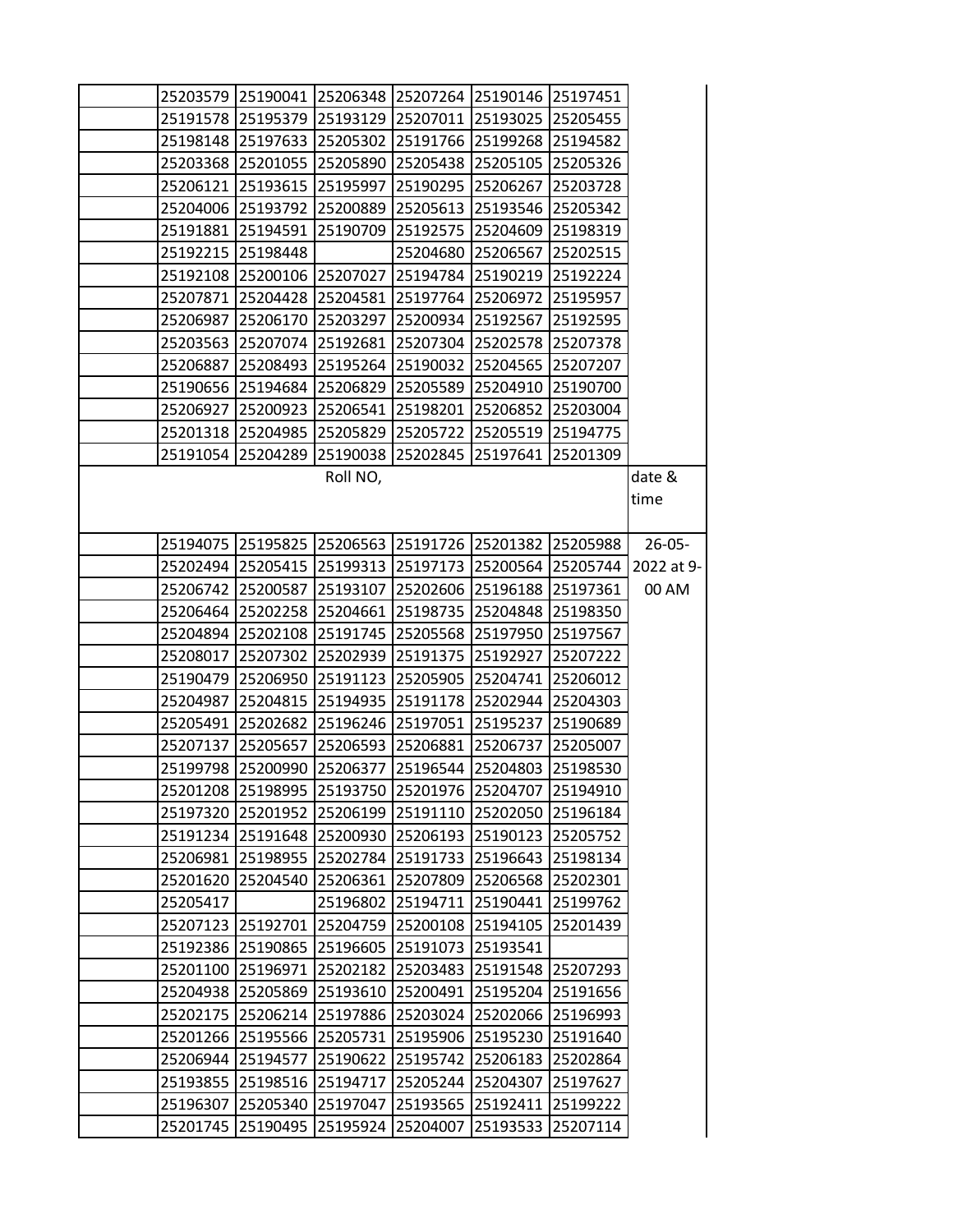|          |                            | 25190866 25206683 25202079 25196888 |                   | 25200193 25206442 |          |          |
|----------|----------------------------|-------------------------------------|-------------------|-------------------|----------|----------|
|          |                            | 25205954 25203129 25205158 25196771 |                   | 25205126 25205445 |          |          |
|          | 25204970 25208813 25199697 |                                     | 25200864          | 25205785 25206639 |          |          |
|          | 25205790 25199426 25206671 |                                     | 25205395          | 25203999 25196756 |          |          |
|          |                            | 25201764 25197235 25205356 25197666 |                   | 25201529 25198355 |          |          |
|          | 25206009 25192307          | 25191720 25199599                   |                   | 25196108 25196172 |          |          |
|          |                            | 25201063 25195238 25205901 25195207 |                   | 25196921 25204260 |          |          |
|          |                            | 25198457 25191955 25191012 25196162 |                   | 25202612 25198678 |          |          |
|          | 25202254 25190153 25205187 |                                     | 25196939          | 25197937 25201212 |          |          |
|          |                            | 25199339 25204624 25202630 25194111 |                   | 25207287 25196613 |          |          |
|          | 25207024 25208054 25206185 |                                     | 25204656          | 25208639 25205004 |          |          |
|          | 25202757 25191853          |                                     | 25206913          | 25190653 25203270 |          |          |
|          |                            | 25197134 25206714 25206906 25204958 |                   | 25197555          | 25206173 |          |
|          | 25192474 25203739          |                                     | 25204701 25206834 | 25204725 25199408 |          |          |
|          | 25202249 25200253          |                                     | 25198276 25202094 | 25205892          |          |          |
|          | 25206893 25194035 25205177 |                                     | 25204465          | 25193774 25203896 |          |          |
|          | 25204385 25200275          | 25205766 25204907                   |                   | 25193606 25205546 |          |          |
|          | 25205889 25205730          |                                     | 25200232 25190422 | 25201521          | 25199490 |          |
|          | 25198823 25194355          | 25205767                            | 25202794          | 25198379 25207070 |          |          |
|          | 25205929 25195339          | 25207333                            | 25202270          | 25206748 25197265 |          |          |
|          | 25206745 25197613          |                                     | 25198784 25203376 | 25194328 25203125 |          |          |
|          | 25206835 25199183          | 25190394 25206777                   |                   | 25196776 25199714 |          |          |
|          | 25196668 25195672          | 25192569                            | 25205666          | 25191688          | 25195017 |          |
|          |                            | Roll No.                            |                   |                   |          | date &   |
|          |                            |                                     |                   |                   |          | time     |
|          |                            |                                     |                   |                   |          |          |
|          |                            | 25201715 25196714 25203726 25202489 |                   |                   |          | $27-05-$ |
|          |                            | 25192064 25196936 25198376 25197585 |                   |                   |          | 2022     |
|          |                            | 25195689 25194123 25205093 25197831 |                   |                   |          | at 9-00  |
|          |                            | 25202540 25205064 25201346 25206732 |                   |                   |          | AM       |
|          |                            | 25201557 25205156 25191926 25205886 |                   |                   |          |          |
| 25199961 | 25201906                   | 25199170 25206729                   |                   |                   |          |          |
|          | 25202491                   | 25201582 25197504                   |                   |                   |          |          |
|          | 25208648 25192633          | 25199409 25198373                   |                   |                   |          |          |
|          | 25200230 25195140          | 25205443                            | 25206609          |                   |          |          |
|          | 25206290 25205179          | 25192907                            | 25190523          |                   |          |          |
|          | 25197629 25196005          | 25200184                            | 25194393          |                   |          |          |
|          | 25204631 25204864          | 25207077                            | 25197201          |                   |          |          |
|          | 25193829 25193304          | 25196007                            | 25205181          |                   |          |          |
|          | 25204383 25195929          | 25206168                            | 25202289          |                   |          |          |
| 25193657 | 25200360                   | 25207050                            |                   |                   |          |          |
|          | 25192955                   | 25199494                            | 25203488          |                   |          |          |
|          | 25199443 25192891          | 25200431                            | 25205347          |                   |          |          |
|          | 25192951 25197979          | 25196688                            | 25203886          |                   |          |          |
| 25200858 | 25206562                   | 25204541                            | 25199347          |                   |          |          |
| 25205745 | 25201988                   | 25195675                            | 25205228          |                   |          |          |
| 25204059 | 25202933                   | 25206384                            | 25202026          |                   |          |          |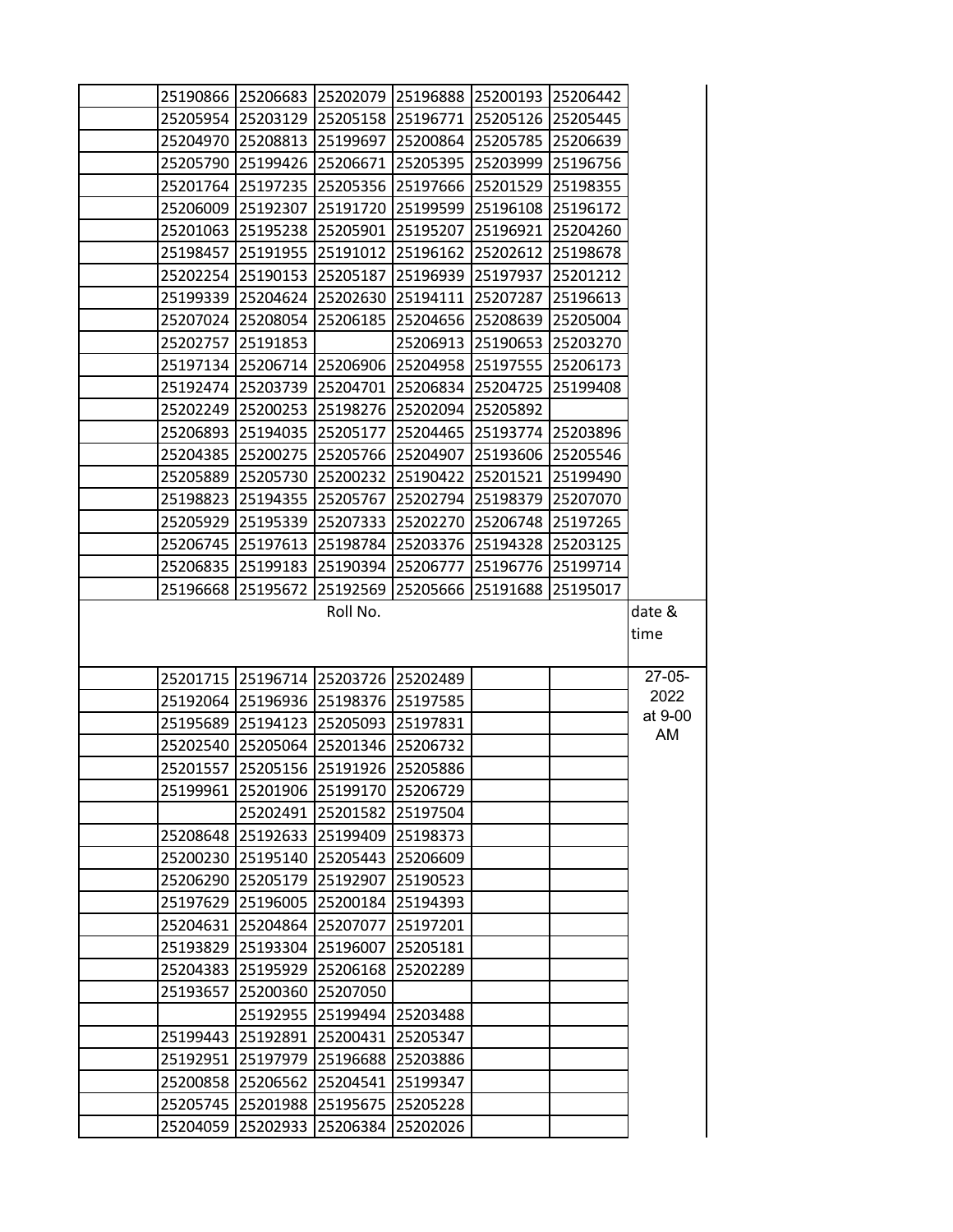|          |                            | 25194968 25197805 25201922 25204891                               |                   |  |                |
|----------|----------------------------|-------------------------------------------------------------------|-------------------|--|----------------|
|          |                            | 25200583 25197252 25190229 25195935                               |                   |  |                |
|          | 25196152 25206648          | 25194693 25200243                                                 |                   |  |                |
|          |                            | 25197743 25194388 25193979 25197263                               |                   |  |                |
|          |                            | 25199430 25197035 25205898 25205076                               |                   |  |                |
|          |                            | 25202632 25202749 25196563 25206667                               |                   |  |                |
|          |                            | 25194065 25204746 25195524 25205134                               |                   |  |                |
|          |                            | 25197729 25201371 25199873 25195643                               |                   |  |                |
|          |                            | 25200853 25195099 25192850 25206129                               |                   |  |                |
|          | 25191308 25198937          | 25205726 25195067                                                 |                   |  |                |
| 25190338 |                            |                                                                   | 25191306 25195528 |  |                |
| 25196570 |                            | 25204647 25202143 25196217                                        |                   |  |                |
|          |                            | 25206443 25203684 25207246                                        |                   |  |                |
|          |                            | 25192970 25205211 25205439 25201698                               |                   |  |                |
|          |                            |                                                                   | 25207324 25205178 |  |                |
|          |                            | 25204913 25207195 25201091 25191569                               |                   |  |                |
| 25206071 | 25197171                   | 25204999 25192659                                                 |                   |  |                |
| 25198533 | 25206342                   |                                                                   | 25205378          |  |                |
|          |                            | 25192045 25205702 25205189 25197864                               |                   |  |                |
|          |                            | 25197331  25199063  25194574  25195570                            |                   |  |                |
|          |                            | 25196303 25196375 25201128 25192382                               |                   |  |                |
|          |                            | 25192439 25198160 25197889 25198923                               |                   |  |                |
| 25207111 | 25196860                   | 25196525                                                          |                   |  |                |
|          |                            | 25196070 25204827 25207643 25194637                               |                   |  |                |
| 25208073 | 25201841                   |                                                                   | 25207189 25191068 |  |                |
|          |                            | 25206546 25208163 25204228 25193174                               |                   |  |                |
|          |                            | 25200489 25201345 25194596 25197131                               |                   |  |                |
|          |                            | 25197219 25197494 25194234 25204931                               |                   |  |                |
|          | 25204805 25195752          | 25199717                                                          |                   |  |                |
|          |                            | Roll No,                                                          |                   |  | date &         |
|          |                            |                                                                   |                   |  | time<br>28-05- |
| 25203536 |                            | 25206819 25207116 25194092 25193990<br>25205180 25203219 25198493 |                   |  | 2022           |
|          |                            | 25202848 25203307 25204846 25204763                               |                   |  | at 9-00        |
| 25204119 | 25200145                   |                                                                   | 25199476 25194645 |  | AM             |
|          | 25204838                   | 25206946 25207271                                                 |                   |  |                |
|          |                            | 25190405                                                          | 25207119          |  |                |
| 25190511 |                            | 25206477                                                          | 25206821          |  |                |
|          | 25205764 25192590 25206967 |                                                                   | 25201085          |  |                |
| 25192258 | 25202468                   | 25206363                                                          | 25191244          |  |                |
| 25194283 | 25204879                   | 25194567                                                          | 25206271          |  |                |
| 25190838 | 25206486                   | 25203416                                                          | 25204478          |  |                |
| 25192349 | 25204501                   |                                                                   | 25203859 25190854 |  |                |
| 25198781 |                            |                                                                   | 25200250 25197820 |  |                |
| 25205360 | 25205951                   | 25205690                                                          | 25192134          |  |                |
| 25194461 | 25196414                   | 25192405                                                          | 25196069          |  |                |
| 25199658 |                            | 25191233 25193374 25193644                                        |                   |  |                |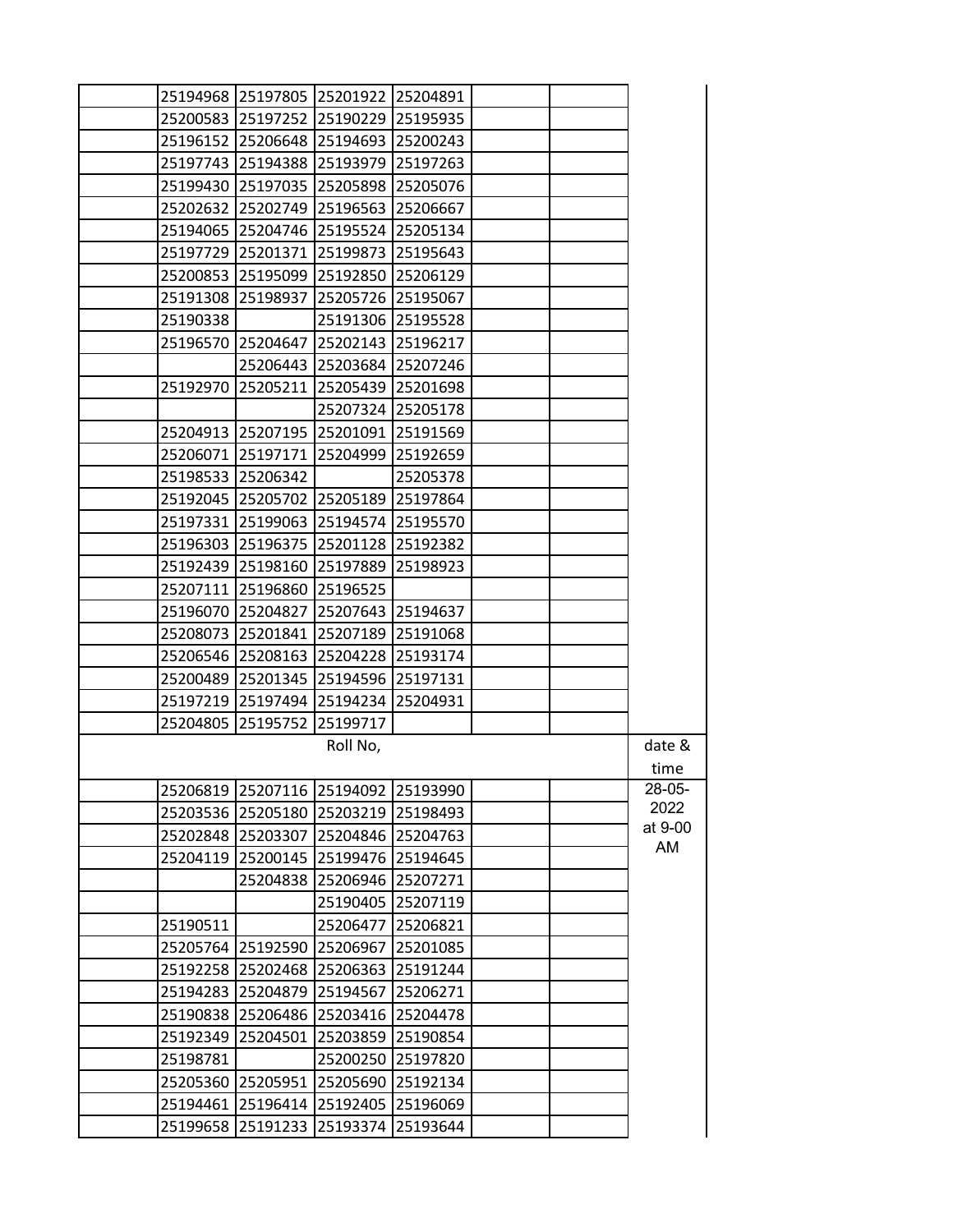|          | 25202987 25195080 25206375 25197903 |                   |          |  |
|----------|-------------------------------------|-------------------|----------|--|
|          | 25205205 25198932 25193354 25204880 |                   |          |  |
|          | 25205103 25194187                   | 25190389 25191339 |          |  |
|          | 25199062 25206787                   | 25201627          | 25194584 |  |
|          | 25205488 25205338 25201622          |                   | 25196518 |  |
|          | 25205661 25194955 25195007          |                   | 25198313 |  |
|          | 25204909 25203910 25200319          |                   | 25199781 |  |
|          | 25196622 25201834                   | 25193605          | 25196652 |  |
|          |                                     | 25206914 25205437 |          |  |
|          | 25203760 25195053 25199574          |                   | 25191188 |  |
|          | 25190455 25202948 25205487          |                   | 25194294 |  |
|          | 25202111 25197848 25207120 25205120 |                   |          |  |
| 25205107 |                                     | 25195584 25201810 | 25203499 |  |
|          | 25205610                            | 25193918          | 25203639 |  |
|          | 25197281 25195744 25203266          |                   | 25197430 |  |
|          | 25204330 25199160 25193583          |                   | 25202137 |  |
|          | 25203318 25198979 25201320          |                   | 25203641 |  |
|          | 25206891 25197140 25207095          |                   | 25196923 |  |
|          | 25195898 25206945 25202878          |                   |          |  |
|          | 25194063 25207326 25206097          |                   |          |  |
|          | 25200796 25194126 25198963          |                   |          |  |
|          | 25202377 25191341 25191633          |                   |          |  |
|          | 25203846 25201156 25190718          |                   |          |  |
|          | 25202447 25191930                   | 25194800          |          |  |
|          | 25203964 25199090 25196253          |                   |          |  |
|          | 25200432 25206171 25206483          |                   |          |  |
|          | 25201975 25197648 25206758          |                   |          |  |
|          | 25206974 25190149 25203492          |                   |          |  |
|          | 25205884 25194782                   | 25196510          |          |  |
|          | 25205962 25194921 25199356          |                   |          |  |
|          | 25205504 25194822 25195135          |                   |          |  |
|          | 25203336 25191045 25203252          |                   |          |  |
|          | 25191586 25197151 25197473          |                   |          |  |
|          | 25201967 25198251                   | 25204370          |          |  |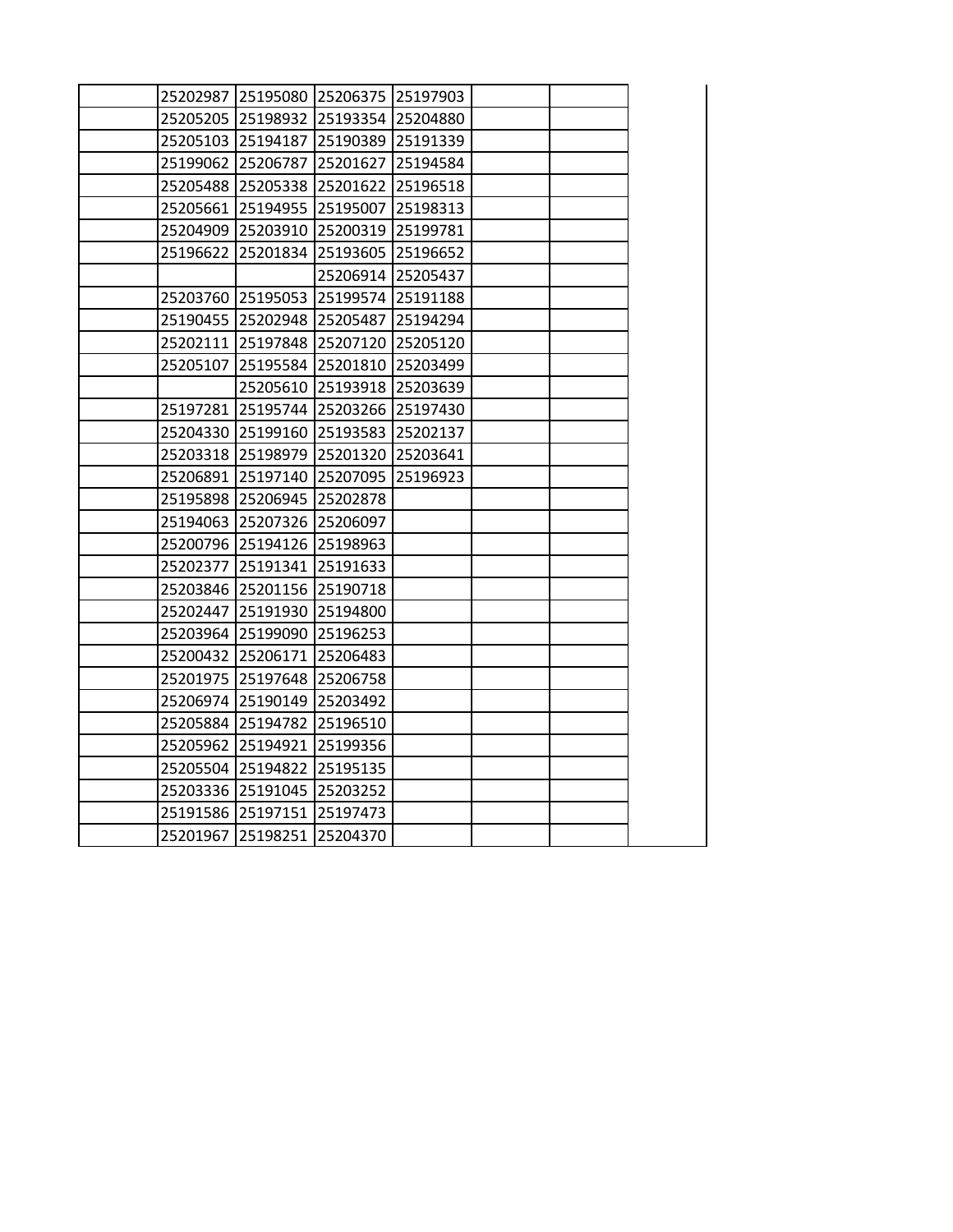| Socio-economic criteria namely:- |  |
|----------------------------------|--|

- 
- 
- (3) That neither the applicant nor any person among the applicant's family viz. father, mother, spouse, brothers and sons is, was or has been a regular employee in any Department / Board / Corporation/ Company/ Statutory Body/ Commission / Authority of Government of Haryana or any other State Government or Government of India.
- (4) That the status of employment of the women's candidates family shall be considered with regard to her family of birth not of in-laws.
- (5) That any person among in candidate's family in Government Job having separate family ID/ Ration Card will not be entitled to be awarded marks under Socio-Economic Criteria having no Government Job.
- (6) That as no person as mentioned above had been in employment, I may be allotted marks under the socio-economic criteria.
- (7) That I fully understand that the marks are given on the basis of information supplied by me and if at any stage it is found that the information has been provided wrongly then not only my service can be terminated on the ground of supply of wrong information even if without these marks also my name would have figured within the select list / recommendation list. I also understand that criminal action can be taken against me for providing wrong / false information.
- (8) That the deponent shall not take advantage of the certificate(s) issued by the Competent Authority if in meantime any other eligible person in my family obtains the benefits thereof in the recruitment.
- (9) Verified that the contents of all the above paras are true my knowledge and belief and nothing has been considered

DEPONENT

Place:-Date:-VERIFICATION:-

 $\mu^{\rm eff}$ 

- 1. Report of Numberdar/MC:-
- 2. Report of Patwari:-

3. Verified by Tehsildar/Executive Magistrate/SDM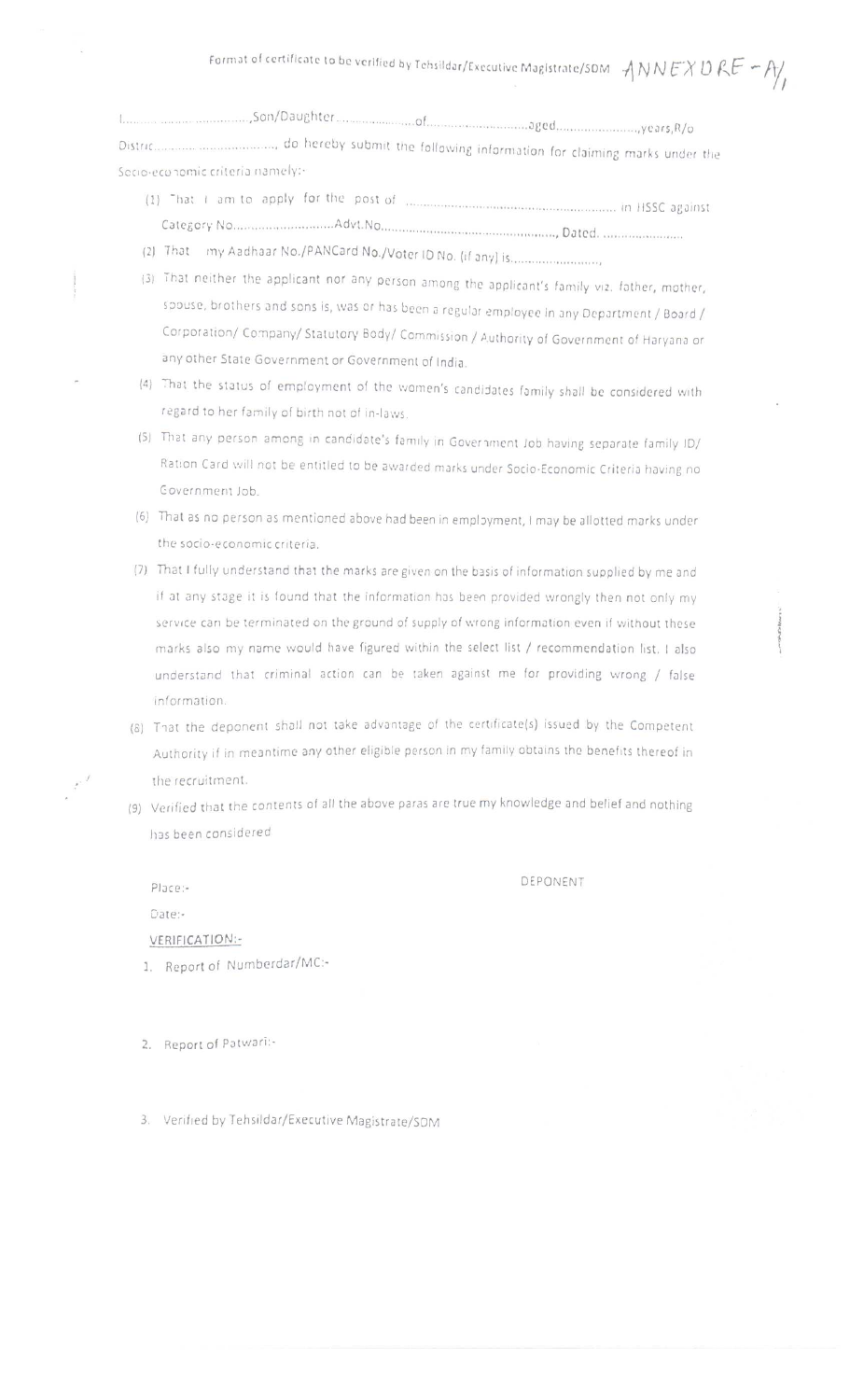|  |   |                              | $S_{\rm f.}$ .                                       |                                                 |                                        |
|--|---|------------------------------|------------------------------------------------------|-------------------------------------------------|----------------------------------------|
|  |   |                              | Roll No.                                             |                                                 |                                        |
|  |   |                              | Name                                                 |                                                 |                                        |
|  |   | If Yes<br>Post:-<br>Deptt.:- | Father<br>(Y/N)                                      |                                                 |                                        |
|  |   | Post:-<br>If Yes<br>Deptt:-  | Mother<br>(Y/N)                                      | Any family member is/was/has been in Govt. Job? |                                        |
|  |   | Post:-<br>Deptt.:-<br>If Yes | Brother<br>(Y/N)                                     |                                                 | SOCIO-ECONOMIC CRITERIA VERIFICATION   |
|  |   | If Yes<br>Post:-<br>Deptt.:- | $\sum_{\text{Smod} 2}$                               |                                                 |                                        |
|  |   | If Yes<br>Post:-<br>Deptt.:- | Self<br>The                                          |                                                 |                                        |
|  |   | If Yes<br>Deptt.:-<br>Post:- | (KIN)<br>nos                                         |                                                 | REPORT $\partial A \wedge B \& D \& D$ |
|  |   |                              | 2nd)<br>$\overline{a}$<br>$151)$<br>Child            |                                                 |                                        |
|  |   |                              | Age<br>child<br>when<br>when<br>ital<br>died<br>died | Is fatherless?                                  |                                        |
|  |   |                              | Age<br>of<br>when<br>died<br>father                  |                                                 |                                        |
|  | Ÿ |                              | $\frac{1}{2}$                                        | Denotified<br>Tribe?                            | $\widetilde{\mathcal{L}}$              |

 $\label{eq:1} \frac{1}{2} \int_{\mathbb{R}^3} \frac{1}{\sqrt{2}} \, \mathrm{d} \mu \, \mathrm{d} \mu \, \mathrm{d} \mu \, \mathrm{d} \mu \, \mathrm{d} \mu \, \mathrm{d} \mu \, \mathrm{d} \mu \, \mathrm{d} \mu \, \mathrm{d} \mu \, \mathrm{d} \mu \, \mathrm{d} \mu \, \mathrm{d} \mu \, \mathrm{d} \mu \, \mathrm{d} \mu \, \mathrm{d} \mu \, \mathrm{d} \mu \, \mathrm{d} \mu \, \mathrm{d} \mu \, \mathrm{d} \mu \, \mathrm{d} \mu \, \mathrm$ 

SDM/Ex-Megistrate/Tehsildar

Verified by:

 $\overleftrightarrow{\cdot}$  ,  $\overleftrightarrow{\cdot}$ That the status of employment of the women's candidates family shall be considered with regard to her family of birth not of in-laws<br>That any person among in candidate's family in Government Job having separate family ID,

 $3.7$ No benefit to be given in case of retired/peissioner/terminated/resigned Govt. Employees i.e. candidate cannot claim marks if he or any<br>No benefit to be given in case of retired/peissioner/terminated/resigned Govt. Employe

family member has retired/terminated/resigned.

 $\begin{array}{c}\n\bullet \\
\bullet \\
\bullet \\
\bullet\n\end{array}$